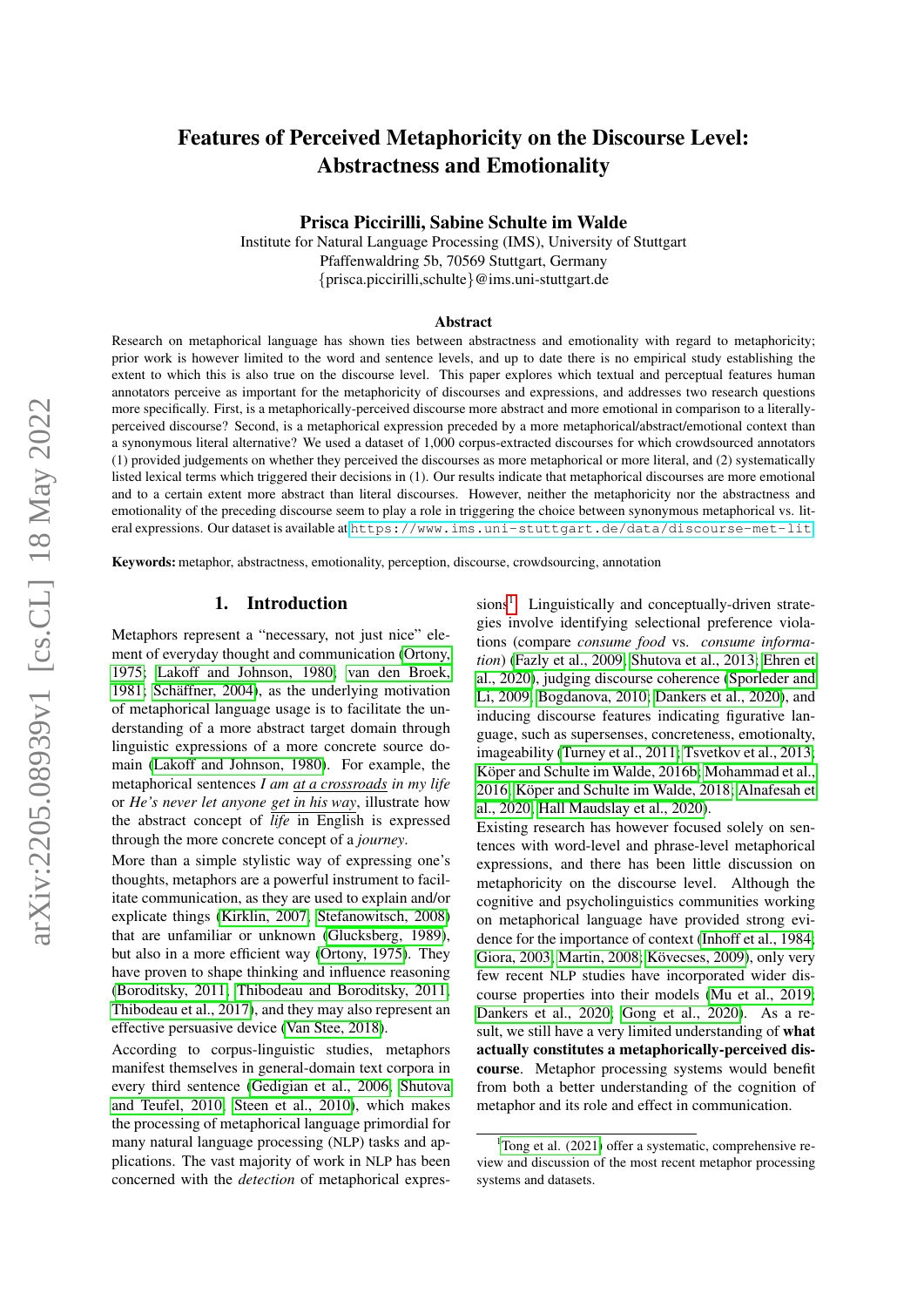This wasn't just a play on words, rather it was a demand that they should 'maintain a consistency between their words and their actions'. But I agree, that still does not absolve them from the need to speak truth to power. In our times when people spend so much time with TV and the internet, do they have the interest and time to read poetry? Many people believe that it is difficult to read poetry. Can everyone [grasp / *understand the meaning* of a good poem, or is a skill necessary?]

<span id="page-1-0"></span>Table 1: Example of a discourse collected by [Piccirilli and Schulte im Walde \(2021\)](#page-9-14). The part in brackets was not presented to the annotators, to obtain judgements solely on the discourse preceding the use of the target expression.

In the current study, we overcome this limited perspective, making use of a dataset of 1,000 corpus-extracted discourses that we collected in previous work (see an example in Table [1\)](#page-1-0), where we asked participants to rate the degree of discourse literalness vs. metaphoricity on a scale from 1 (mostly literal) to 6 (mostly metaphorical) (Piccirilli and Schulte im Walde,  $2021$  $2021$ )<sup>2</sup>. From a theoretical point of view, our rating scale approach was highly appropriate, given that a discourse as a whole is rarely "purely metaphorical" or "purely literal". We were however concerned from an annotation point of view, given that judgements on discourse metaphoricity represent a difficult, challenging and subjective task, where various discourse properties may interact and influence the annotators' decisions. We thus provide a more specific task in the current annotation setup, to answer the question of what is driving annotators to perceive a discourse more metaphorical or more literal.

In this paper, we rely on our previous collected discourses in P&SiW21, and zoom into lexical features that potentially influence the perception of a given discourse as more or less metaphorical. First, contrarily to using rating scales for annotating the metaphoricity of the discourses, we ask annotators to proceed to a binary decision, whether they perceive the discourses more literal or more metaphorical. This step enables us to compare our findings to those of P&SiW21 in order to (i) explore whether asking the same question in different tasks varies the output (ratings vs. binary decision), and (ii) confirm or not the context-salient hypothesis  $(Köveces, 2009)$ , i.e., that a metaphorical vs. literal discourse precedes a metaphorical vs. literal expression, respectively. Then, we ask annotators to provide a list of five unique words which triggered their decision. By systematically collecting the lexical items after a binary judgement on the discourse, we hope for a more reliable annotation collection, as annotators are forced to reflect and re-read the discourse to fully complete the tasks. Moreover, by relying on existing English lexicons for abstractness and emotionality ratings, we also shed light on the lexical conditions of abstractness and emotionality for metaphorically-perceived discourses, by relating our findings to the judgements on overall discourse metaphoricity. Finally, these ratings enable us to explore abstractness and emotionality as features for the choice between synonymous metaphorical vs. literal expressions.

## 2. Related Work

Annotations of Metaphoricity The NLP tasks of figurative language *identification* and *interpretation* have led to the creation of several datasets on the metaphoricity of *lexical items*. The most largely used resource is the VU Amsterdam Metaphor Corpus [\(Steen](#page-10-5) [et al., 2010\)](#page-10-5), comprising judgements on 187,570 terms from the BNC [\(Consortium and others, 2007\)](#page-8-7).

Other datasets aim to explore the choice between a metaphorical expression vs. a synonymous literal counterpart. Most prominently, [Mohammad et](#page-9-7) [al. \(2016\)](#page-9-7) composed 171 sentences where a verb is used metaphorically, e.g., *abuse* in "Her husband often abuses alcohol". For each sentence, the authors of the paper chose a literal synonym of the target verb, such as *drink* in the above example. [Shutova \(2010\)](#page-9-15) collected sentences containing metaphorically-used verbs from the BNC, e.g., *grasp* in "Anyone who has introduced speech act theory to students will know that these technical terms [...] are not at all easy to grasp." Annotators were asked to provide an alternative literally-used verb. The dataset consists of a list of metaphoricallyused verb–object (VO) and subject–verb (SV) expressions, with one or more literal verb alternatives. For instance, the verb *grasp* in the VO expression *grasp term* was related to the literal alternatives *understand* and *comprehend*. [Bizzoni and Lappin \(2018\)](#page-7-3) developed a system which automatically ranks the best four paraphrases for metaphorical sentences. Their dataset contains 200 metaphorical sentences, each with their automatically generated and ranked paraphrases<sup>[3](#page-1-2)</sup>.

These impressive resources however show two common limitations: (i) the annotation of metaphoricity is *word-based*, and (ii) the target items are in only *onesentence contexts*, which is not sufficient when addressing metaphoricity on the *discourse level*. We filled this gap in P&SiW21. Based on 50 pairs of English synonymous literal vs. metaphorical VO and SV expressions from [Shutova \(2010\)](#page-9-15) and [Mohammad et al. \(2016\)](#page-9-7), we introduced the above-mentioned dataset with 1,000 discourses of four to five sentences, where both expressions from a synonymous pair can be used in the final sentence, as shown in the example in Table [1.](#page-1-0) Annotators were asked, in a two-step crowdsourcing experiment, to (1) rate the degree of metaphoricity of the discourse, and (2) choose the expression that fits best.

<span id="page-1-1"></span><sup>&</sup>lt;sup>2</sup>Henceforth we refer to this previous work as  $P&SiW21$ .

<span id="page-1-2"></span><sup>3</sup>[https://github.com/yuri-bizzoni/](https://github.com/yuri-bizzoni/Metaphor-Paraphrase/) [Metaphor-Paraphrase/](https://github.com/yuri-bizzoni/Metaphor-Paraphrase/)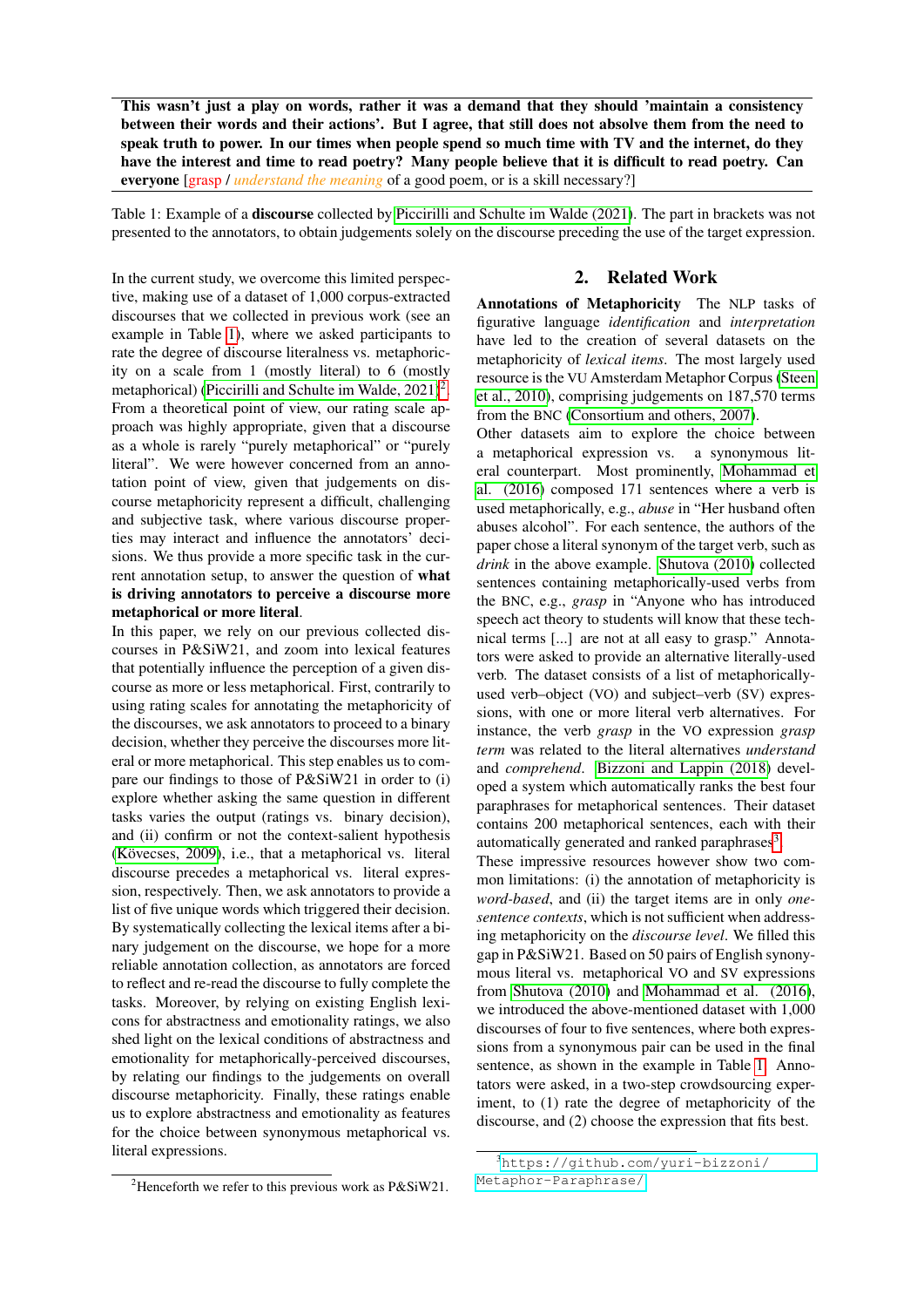Metaphor and Abstractness In their metaphor identification procedure (MIP), [Steen et al. \(2010\)](#page-10-5) define a word as metaphorical or literal based on whether it has a "more basic meaning" in other contexts than the current one; "basic meaning" here is defined as "more concrete". After all, research in cognitive linguistics views metaphor as a figurative device for transferring knowledge from a concrete domain to a more abstract domain [\(Lakoff and Johnson, 1980\)](#page-9-1), as exemplified by the conceptual metaphor LIFE IS A JOURNEY in the introduction.

This view led to the hypothesis that metaphorical word usage is correlated with the degree of abstractness of the word's contexts, and this hypothesis has been supported in numerous studies where abstractness features have proven useful for automated metaphor *identification* [\(Turney et al., 2011;](#page-10-7) [Tsvetkov et al., 2013;](#page-10-8) Köper [and Schulte im Walde, 2016b;](#page-9-6) [Alnafesah et al., 2020;](#page-7-2) [Hall Maudslay et al., 2020\)](#page-9-9).

Metaphor and Emotion The concept of affect has also been explored with regard to metaphoricity. A number of studies not only have found that metaphorical language has a stronger emotional effect than literal language in general [\(Blanchette and Dunbar, 2001;](#page-7-4) [Crawford, 2009\)](#page-8-8), but also that metaphorical words and sentences are more emotionally engaging than their synonymous literal counterparts [\(Citron and Goldberg,](#page-8-9) [2014;](#page-8-9) [Mohammad et al., 2016\)](#page-9-7).

In NLP, informing models with emotionality features has also proven to be useful for metaphor detec-tion. While [Gargett and Barnden \(2015\)](#page-8-10) and Köper [and Schulte im Walde \(2018\)](#page-9-8) showed that emotion features are improving performance in distinguishing metaphorical vs. literal usages, [Dankers et al. \(2019\)](#page-8-11) found that dominance (the perceived degree of control in a social situation) also improved considerably their BERT model to identify the use of metaphors.

Role of Context for Metaphorical Language On the one hand, many words are ambiguous, and the empirical study provided by [Mohammad et al. \(2016\)](#page-9-7) confirmed the hypothesis that variation in metaphorical and literal language usage is a common pattern for polysemous verbs. It is thus very probable that a metaphorically-used lexical item has a literal counterpart, and vice versa. On the other hand, the cognitive and psycho-linguistics communities have shown the powerful instrument that metaphorical language is [\(Boroditsky, 2011;](#page-7-0) [Thibodeau et al., 2017;](#page-10-3) [Van Stee,](#page-10-4) [2018\)](#page-10-4). Both of these aspects therefore call for the necessity to go beyond word- and sentence-based approaches and look at larger contexts when one explores metaphorical language.

Kövecses (2009) discusses contextual factors that play a role in the production of metaphors in natural discourse, such as the linguistic context itself, the major entities participating in the discourse, the physical and social settings as well as the cultural context. Recently, some work informed their models

with discourse properties. [Mu et al. \(2019\)](#page-9-13) used general-purpose word, sentence and document embedding methods, and [Dankers et al. \(2020\)](#page-8-4) used hierarchical attention to their fine-tuned BERT model, and both studies improved metaphor identification, illustrating the importance of context beyond sentence.

## 3. Datasets and Lexicons

<span id="page-2-1"></span>Metaphoricity Ratings Based on 50 pairs of English synonymous literal vs. metaphorical VO and SV expressions from previous work such as *understand* vs. *grasp meaning* [\(Shutova, 2010;](#page-9-15) [Mohammad et al., 2016\)](#page-9-7), we collected and analyzed human judgements on 1,000 corpus-extracted discourses of four to five sentences, where both the metaphorical and literal target expressions can be used in the last sentence, as in Table [1,](#page-1-0) cf. P&SiW21. Using the crowdsourcing platform Ama-zon Mechanical Turk (MTurk)<sup>[4](#page-2-0)</sup>, each discourse was annotated by at least 11 workers regarding the degree of metaphoricity of the discourse, on a scale from 1 (mostly literal) to 6 (mostly literal). To the best of our knowledge, this dataset constituted the first solid starting point to further explore salient discourse conditions for contextual metaphorical vs. literal usage, and we therefore use the collected discourses for the present work.

Abstractness Lexicon The lexicon from [Brysbaert et](#page-7-5) [al. \(2014\)](#page-7-5) provides abstractness ratings for 37,058 English words. The data was collected on the basis of the SUBTLEX-US corpus [\(Brysbaert and New, 2009\)](#page-7-6), the English Lexicon Project [\(Keuleers et al., 2011\)](#page-9-16), the corpus of contemporary American English [\(Davies,](#page-8-12) [2009\)](#page-8-12), and additional words that they personally gathered. They recruited participants via Mturk, who were residents of the United States and English native speakers. Each word was annotated by at least 25 participants, on a scale from  $1$  (= more abstract) to  $5$  (= more concrete). We use these ratings to measure the overall abstractness score for each of our annotated discourses.

Emotionality Lexicon [Buechel et al. \(2020\)](#page-8-13) introduced a new methodology to automatically generate lexicons for 91 languages comprising eight emotional variables: *Valence, Arousal, Dominance* (VAD) as well as the five basic emotions *Joy, Anger, Surprise, Fear, Surprise* (BE5) [\(Ekman, 1992\)](#page-8-14). As a source dataset, they used the English emotion lexicon from [Warriner](#page-10-10) [et al. \(2013\)](#page-10-10), comprising about 14K entries in VAD format collected via crowdsourcing. They applied the BE5 ratings from [Buechel and Hahn \(2018a\)](#page-8-15) to convert the VAD ratings. Via their monolingual state-of-the-art multi-task feed-forward network [\(Buechel and Hahn,](#page-8-16) [2018b\)](#page-8-16), they projected ratings on these eight variables and resulted with an English lexicon of 2M word type entries with very high correlation with human judgements (around 90% for each variable). We use the BE5 ratings of the English lexicon for our study.

<span id="page-2-0"></span><sup>4</sup><https://www.mturk.com/>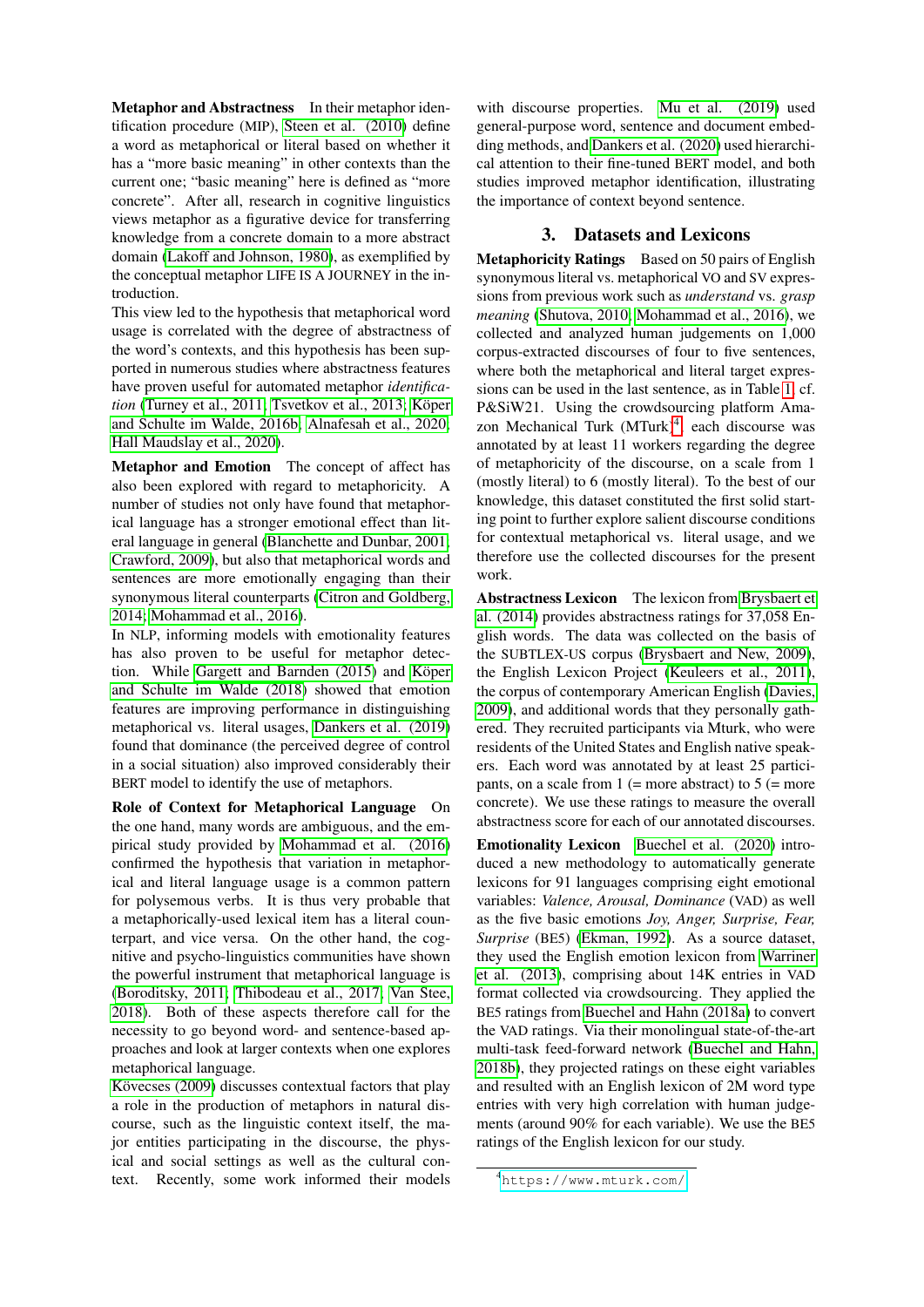## 4. Experiment Setup and Hypotheses

## <span id="page-3-1"></span>4.1. Crowdsourcing Experiment

Annotation Scheme Contrarily to using rating scales for annotating the metaphoricity of the discourses and then obtaining a metaphorical vs. literal categorization for each discourse using 3.5 as a threshold (P&SiW21), we provided a more specific task in the current annotation setup and asked annotators to proceed to a binary decision, whether they perceived the discourses as *more literal* or *more metaphorical*. Note that similarly to P&SiW21, we deliberately did not give any explanations to the annotators with regard to what a metaphorical vs. literal discourse is. Previous cognitive linguistic research has shown how metaphors are used everyday at a large scale by everybody, and in an unintentional way [\(Lakoff and Johnson, 1980\)](#page-9-1): we did not wish to bias the annotators and we therefore let their responses be driven solely by their intuition on what constitutes a metaphorical vs. literal discourse.

For each discourse, ten annotators were asked to read the discourse and judge whether it was *more literal* or *more metaphorical* (Task 1). In order to avoid a bias of the annotators since the original discourses contain a target metaphorical or literal expression in the last sentence (see Table [1\)](#page-1-0), we presented the discourses up to the word preceding the expression, as in P&SiW21. This approach enables us to compare the findings.

As the present study is driven by the interest to zoom into discourse features that potentially influence the perception of a given discourse as more or less metaphorical, annotators were asked to reflect on their choice. After providing a binary decision with regard to the metaphoricity of the discourse, they were asked to *provide five unique words* that triggered their perception of the discourse being more metaphorical or literal (Task 2). We provide in Appendix [A](#page-11-0) an example of what a MTurk worker would annotate when providing judgement for one discourse.

We limited the location of the workers to Englishspeaking countries, and specified in the instructions that the tasks were only for English native speakers. We paid each annotator \$0.03 per judgement. We refused judgements if (i) Task 2 was not completed at all, (ii) they had provided less than three words for a judgement in Task 2 and (iii) they had provided complete chunks of texts instead of unique words in Task 2.

Decisions and Study Set Each of our initial 1,000 discourses was annotated by ten MTurk workers, resulting in a dataset of 10,000 judgements, from a total of 688 workers who provided on average 14 judgements. However, for our analyses, we choose a strict criterion to obtain greater confidence on our results. First, we only keep the judgements of workers who annotated at least 20 discourses in total. Then, for an instance to be considered metaphorical or literal, 70% or more of the annotators of that instance had to agree on the choice of the category. The instances for which this level of agreement was not reached are discarded from further analyses. The subset of the dataset we analyze for this study therefore consists of 5,844 instances, annotated by 200 MTurk workers who provided on average 41 judgements. For each of the 5,844 instances, annotators listed five lexical items which triggered their choice of the category, but we also keep 32 instances for which three and four words were provided.

When combining all the annotated information for each of our 1,000 discourses and after proceeding to this strict decisions we describe above, our *study set* results in 711 discourses, for which a minimum of 70% of the annotators agreed on the choice of category (metaphorical or literal discourse), and with an average of 41 tokens to support the choice of category. Even though we discarded instances for this study to reach better reliability, we release the full set of 10,000 annotated instances (1,000 discourses) for other uses and further research, next to the study set.

#### <span id="page-3-0"></span>4.2. Abstractness Ratings

Across all discourses, the annotators provided an average of 41 tokens to indicate what triggered their metaphorical or literal perception of the respective discourse. Based on the abstractness lexicon from [Brys](#page-7-5)[baert et al. \(2014\)](#page-7-5) (Section [3\)](#page-2-1), each individual token is assigned its abstractness rating. Note that we consider all tokens (and not types), as we believe that the "abstractness load" of a lexical item which was picked more than once by several annotators of the same discourse should weigh more. We then compute the average score for each discourse to obtain an overall rating of abstractness.

Previous work has shown that part-of-speech tags play an important role in assigning abstractness ratings. Indeed, nouns are considered to be easier to evaluate by humans and their abstractness scores are thus considered more reliable (Köper and Schulte im Walde, [2016a;](#page-9-17) [Frassinelli and Schulte im Walde, 2019;](#page-8-17) [Schulte](#page-9-18) [im Walde and Frassinelli, 2022\)](#page-9-18); they also tend be perceived as more concrete and therefore obtain higher concreteness scores [\(Brysbaert et al., 2014;](#page-7-5) [Frassinelli](#page-8-17) [and Schulte im Walde, 2019;](#page-8-17) [Schulte im Walde and](#page-9-18) [Frassinelli, 2022\)](#page-9-18); and word classes differ regarding their strength of perception across senses [\(Lynott and](#page-9-19) [Connell, 2013;](#page-9-19) [Connell and Lynott, 2015\)](#page-8-18). We therefore consider four distinct settings to assign an abstractness score to each discourse: where all picked tokens (ALL), only nouns (N), only verbs (V), and only adjectives (A) are mapped to their individual abstractness ratings. If the context's degree of abstractness indeed applies to the overall metaphoricity of that said context, we expect to observe that:

Hypothesis 1a: Metaphorically-perceived discourses are more abstract/less concrete. We expect this observation even more so in settings (V) and (A), as verbs and adjectives are the most frequent type of metaphor [\(Shutova and Teufel, 2010;](#page-9-4) [Gandy et al., 2013\)](#page-8-19), and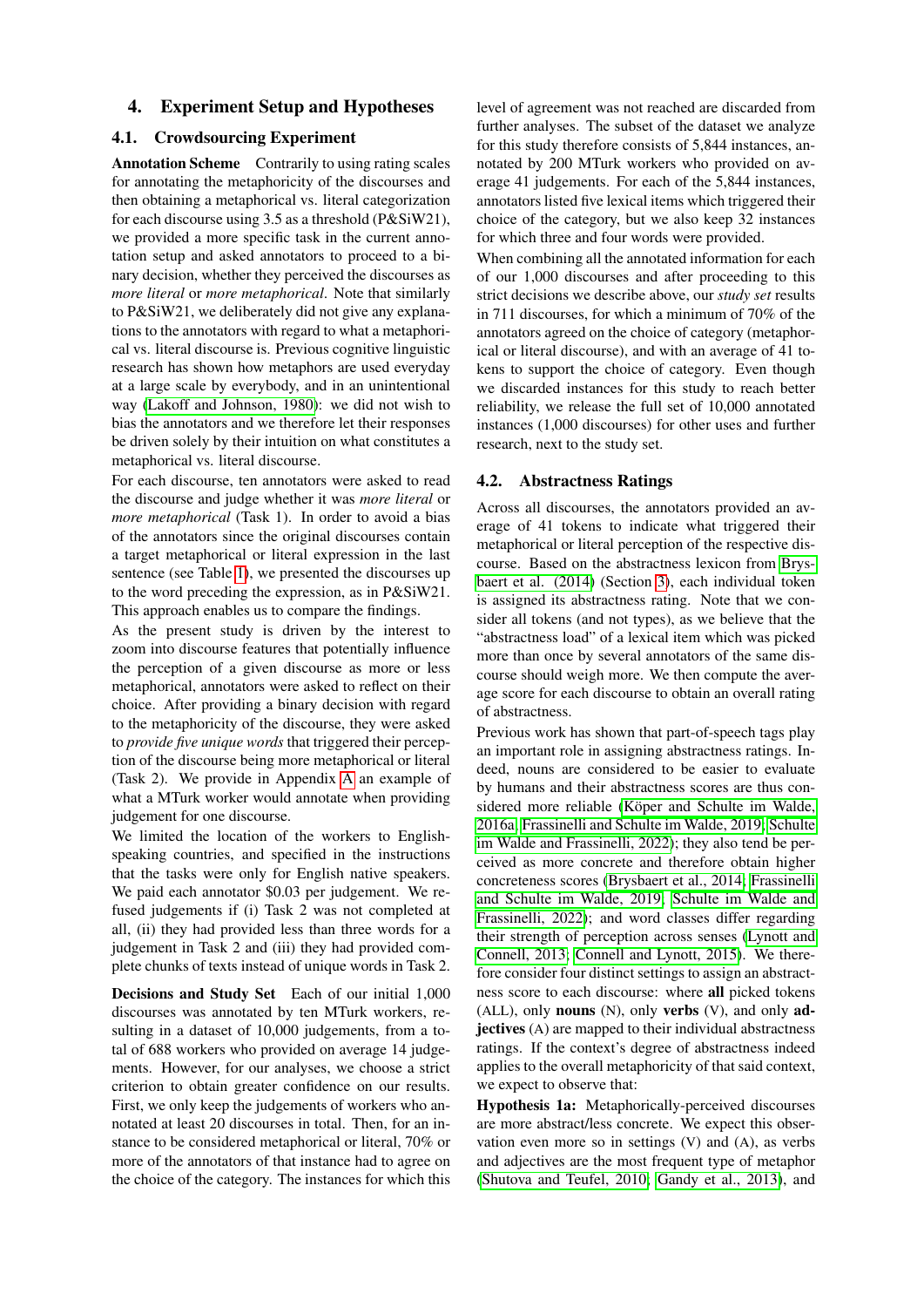tend to be perceived more abstract than nouns (Köper [and Schulte im Walde, 2016a\)](#page-9-17).

Hypothesis 1b: With regard to the choice between synonymous metaphorical vs. literal expressions, we expect discourses in which a metaphorical expression is used to be preceded by more abstract context, but in which a literal expression is used to be preceded by a more concrete context.

## 4.3. Emotionality Ratings

Similarly to Section [4.2,](#page-3-0) we assign each discourse an overall emotionality score, based on the English emotion lexicon from [Buechel et al. \(2020\)](#page-8-13) (Section [3\)](#page-2-1). The emotion lexicon provides ratings for VAD as well as BE5. For the present study, we are interested in the emotionality of the picked lexical items, i.e., the emotional load that a term conveys, rather than the actual emotion a term refers to. Out of the five scores that a term receives – one for each emotion, we assume that its highest score is reflective of the "emotional load" of that term, i.e., how much emotion it conveys. For example, assuming that the lexical item "truth" is picked for a certain discourse: it obtained the scores 2.24, 1.46, 1.40, 1.49, 1.46 for Joy, Anger, Sadness, Fear and Surprise, respectively, in the emotion lexicon. In our experiments, the term "truth" is therefore attributed the score of 2.24. Each lexical item for each discourse is attributed an emotionality score following this assumption, and each discourse then obtains one final score computed from the average of all items' scores. If the context's degree of emotionality indeed applies to the overall metaphoricity of that said context [\(Crawford,](#page-8-8) [2009;](#page-8-8) [Citron and Goldberg, 2014;](#page-8-9) [Kousta et al., 2011\)](#page-9-20), we hypothesize that:

Hypothesis 2a: Metaphorically-perceived discourses are emotionally more loaded than literally-perceived discourses.

Hypothesis 2b: With regard to expressions, we expect a more emotional discourse to be followed by the use of a metaphorical expression, whereas a less emotional discourse is expected to be followed by the use of a literal expression.

#### 5. Results and Data Analysis

We present the findings of our annotation studies, first addressing our research question regarding the perception of metaphoricity in discourses and the interaction with abstractness and emotionality (Section [5.1\)](#page-4-0). We then address our second research question, focusing on the metaphoricity of expressions and the role of the preceding context in the lexical choice (Section [5.2\)](#page-5-0).

#### <span id="page-4-0"></span>5.1. Discourse Properties

Metaphoricity P&SiW21 collected human judgements on metaphorically vs. literally-perceived discourses by asking raters to judge on a scale 1–6 how metaphorical they perceived the discourses. They then used 3.5 as a threshold to categorize discourses as



<span id="page-4-1"></span>Figure 1: Proportions of metaphorically- vs. literallyperceived discourses (red vs. orange) in P&SiW21 (Anno1) and the present study (Anno2).

metaphorical or literal. We asked the same question, but collected annotations as a binary categorization. Figure [1](#page-4-1) provides a comparison of metaphorically- vs. literally-perceived discourses in P&SiW21 (Anno1) and the present study (Anno2).

While we previously found that humans judged more of the 1,000 discourses as metaphorical than literal  $(62.2\% \text{ vs. } 37.8\% - 622 \text{ vs. } 378 \text{ discourse}, \text{ respectively})$ tively), we obtain opposite results in the present study, with our annotators perceiving 616 discourses as literal (86.6%), and only 95 discourses as metaphorical (13.4%). Even though the question to collect human judgements is initially the same, i.e., how metaphorical a discourse is, these rather different proportions not only reveal the subjectivity of the task, but also the challenge to conduct the "right task" and consequently find the most reliable way to obtain human annotations. However, it is worth mentioning those discourses where both studies agree on the metaphoricity or the literalness of discourses. As shown in Table [2,](#page-4-2) almost half of the literally-perceived discourses in Anno2 were also literally-perceived in Anno1, and 85% of the metaphorically-perceived in Anno2 were so in Anno1 as well, making those discourses highly reliable in terms of perceiving metaphoricity. We provide examples of these discourses in Appendix [B.2.](#page-12-0)

| Perception   | Anno1 | Anno2 | Anno $1&2$ |
|--------------|-------|-------|------------|
| Metaphorical | 622   | 95    | 81         |
| Literal      | 378   | 616   | 301        |

<span id="page-4-2"></span>Table 2: Number of metaphorically- vs. literallyperceived discourses in P&SiW21 (Anno1), in the present study (Anno2), and in the intersection of both collections (Anno1&2).

Abstractness Figure [2](#page-5-1) offers an overview of the degree of abstractness of all discourses with respect to the binary metaphorical (in red) vs. literal (in orange) discourse judgements.

Hypothesis 1a assumes that metaphorically-perceived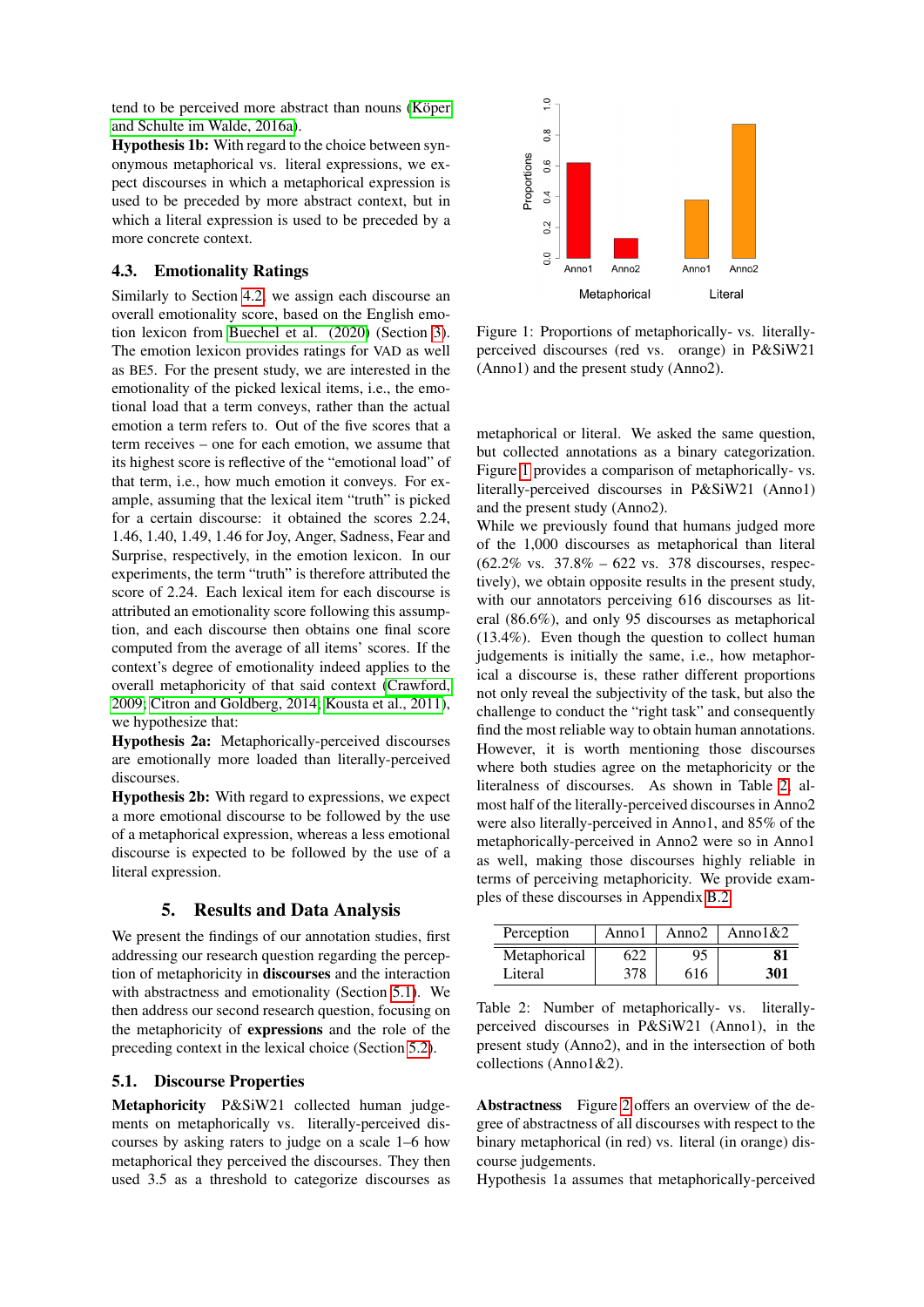

<span id="page-5-1"></span>Figure 2: Abstractness of discourse w.r.t metaphorically (metD) vs. literally-perceived (litD) discourses, where  $1 =$  more abstract,  $5 =$  more concrete. Ratings are obtained from norms [\(Brysbaert et al., 2014\)](#page-7-5) based on lexical items provided by annotators: all tokens (ALL), only nouns (N), only verbs (V) and only adjectives (A).

discourses are expected to be more abstract than literally-perceived discourses. We do observe this pattern in three of our four settings: (ALL), (N) and (A), however as a rather weak effect. For setting (V) the observation is reversed, even though this is precisely the setting for which we would have expected metaphorically-perceived discourses clearly more abstract than literally-perceived ones, given that verbs and adjectives are considered frequent types of metaphors [\(Shutova et al., 2013;](#page-9-5) [Gandy et al., 2013\)](#page-8-19).

Overall, our findings go against the tendency that we would have expected to observe, i.e., that metaphorically-perceived discourses *clearly* tend to be more abstract than literally-perceived discourses. We do observe, however, that metaphorical discourses are more abstract with regard to nouns.



<span id="page-5-2"></span>Figure 3: Emotionality of discourses w.r.t metaphorically (metD) vs. literally-perceived (litD) discourses.

Emotionality According to Hypothesis 2a, we expect metaphorically-perceived discourses to be more "emotionally-loaded" than literally-perceived discourses. We present in Figure [3](#page-5-2) the emotionality scores of our 711 discourses with respect to the binary metaphorical (in red) vs. literal (in orange) discourse judgements. Metaphorically-perceived discourses clearly seem to be emotionally more loaded, as they are assigned an average rating of 2.4, and the general scores do not drop below 2.0. The average emotionality rating for literally-perceived discourses lies at around 2.3, and for some instances, the score drops down to 1.7. Our results therefore support Hypothesis 2a, that metaphorically-perceived discourses also tend to be more emotional.

#### <span id="page-5-0"></span>5.2. Influence of Discourse Properties on Choice of Expressions

We address in this section the extent to which metaphoricity, abstractness and emotionality play a role in the choice between synonymous metaphorical vs. literal expressions.

Metaphoricity As exemplified in Table [1,](#page-1-0) the discourses of our dataset are composed of four to five sentences, where both a metaphorical expression or its synonymous literal counterpart are acceptable in the last sentence. Applying the context-salient hypothesis (Kövecses, 2009) to their study, P&SiW21 tested whether a metaphorically-perceived discourse precedes a metaphorical expression, and ditto for a literallyperceived context and a literal expression. Their findings did not support this hypothesis.

As a matter of consistency, and since we obtained different results regarding the metaphoricity of discourses [\(5.1\)](#page-4-0), we also test the context-salient hypothesis. Figure [4](#page-6-0) provides the number of discourses that are perceived literal (litD) or metaphorical (metD) and followed by a literal expression (litE) vs. a metaphorical expression (metE).

Our findings are aligned with those of P&SiW21. We observe that metaphorical and literal expressions almost equally follow metaphorical and literal discourses, confirming that the metaphoricity of the preceding context does not seem to play a role in the usage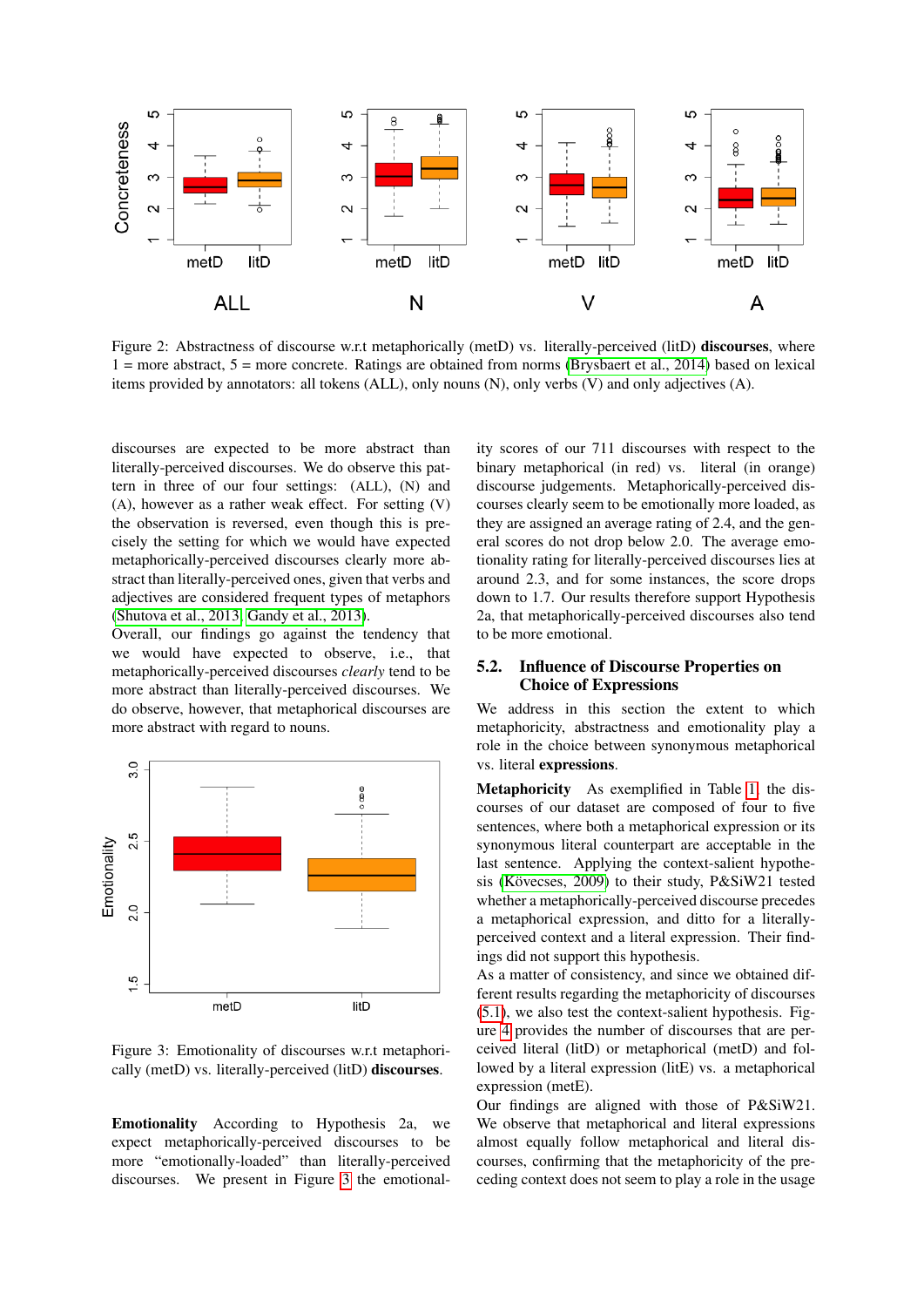

<span id="page-6-0"></span>Figure 4: Number of metaphorically (metD) and literally-perceived (litD) discourses followed by a metaphorical (metE) or literal (litE) expressions.

of the following expression.

Similarly to what we did for the perception of discourses, we also look at the abstractness and emotionality of the preceding discourse as potential triggers for the choice between a synonymous metaphorical vs. literal expression and present our findings in the following two subsections.

Abstractness We present in Figure [6](#page-7-7) the degree of abstractness of the discourses in interaction with the following metaphorical and literal expressions in the respective discourses. We do not observe any indication for metaphorical expressions following more abstract discourses (see red boxes) – or that literal expressions tend to follow more concrete discourses (see orange boxes). In fact, there does not seem to be a tendency at all that the context's degree of abstractness plays a role in triggering one usage over the other. Our Hypothesis 1b is therefore not confirmed.

Emotionality Similarly to the abstractness feature, Figure [5](#page-6-1) suggests that the contexts' degree of emotionality does not seem to play a role in triggering the use of a metaphorical vs. literal expression either, contradicting de facto our Hypothesis 2b. Indeed, even though Figure [3](#page-5-2) indicated a stronger emotional load of metaphorically-perceived discourses, there is no evidence that a stronger emotional load enforces the use of a metaphorical expression.

## 6. Discussion

Previous research has provided evidence for general ties between abstractness and emotionality with regard to metaphorical language. This work offers the first empirical study on the interaction between abtractness and emotionality with regard to metaphoricity on a discourse level.

Our dataset was annotated differently than in P&SiW21, as we took a binary rather than a rating scale approach (Section [4.1\)](#page-3-1). We first looked at whether we obtained the same perceptions in terms of metaphorical vs. literal discourses and observed



<span id="page-6-1"></span>Figure 5: Emotionality of discourses w.r.t metaphorically (metE) vs. literally-perceived (litE) expressions.

opposite results (Section [5.1\)](#page-4-0). These findings suggest the complexity as well as the subjectivity of the task and serve as a reminder to the community that more work is required to explore further ways of how such an annotation study should be performed. Collaborative work needs to be conducted, in order to build reliable gold standard datasets on the perception and properties of metaphorical vs. literal discourses. NLP applications would greatly benefit from such knowledge: for example, more than simply being able to detect the use of a metaphorical word, a document system summarization should also be able to evaluate how metaphorical the text is in order to preserve the overall perception in the summarized output.

Our experiments have confirmed interactions of emotionality and abstractness with metaphoricity to a certain extent: overall, metaphorically-perceived discourses are on the one hand more emotional, and on the other hand also more abstract with regard to nouns (Section [5.1\)](#page-4-0). These findings thus constitute an important aspect to consider in downstream NLP applications. For instance, most metaphor interpretation systems still approach the task as a paraphrasing task, producing a literal substitution to a metaphoricallyused word. [Mohammad et al. \(2016\)](#page-9-7) showed, however, how the emotional content of the text can change when substituting a metaphoric term with a literal paraphrase, and our results have confirmed that this also applies to the discourse level. In an application such as machine translation (MT), we encounter the difficulty to translate figurative language [\(Volk, 1998;](#page-10-11) [Huet and Langlais, 2013;](#page-9-21) [Carpuat and Diab, 2010;](#page-8-20) [Cholakov and Kordoni, 2014\)](#page-8-21) and we observe the partial loss of emotional content [\(Troiano et al., 2020\)](#page-10-12). In parallel to tackling the challenging task of translating metaphors, one should assure that the abstractness as well as the emotional content loaded in the source text is properly transferred in the target text. Informing a MT system with an abstractness and/or an emotional classifier could, for example, preserve the abstractness/emotionality content and would therefore fa-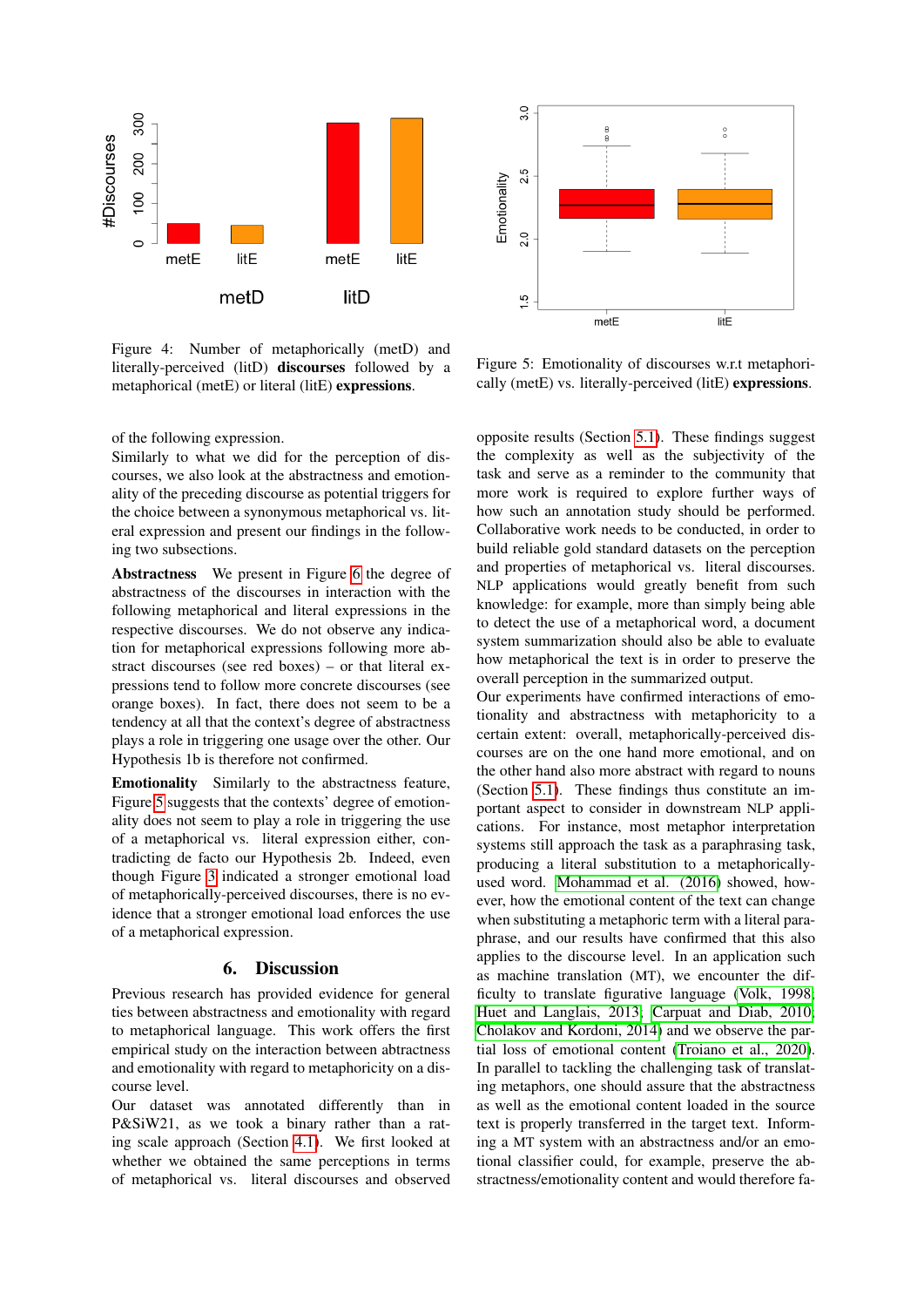

<span id="page-7-7"></span>Figure 6: Abstractness of discourse w.r.t metaphorical (metE) vs. literal (litE) expressions, where  $1 =$  more abstract,  $5 =$  more concrete. Ratings are obtained from norms [\(Brysbaert et al., 2014\)](#page-7-5) based on lexical items provided by annotators: all tokens (ALL), only nouns (N), only verbs (V) and only adjectives (A).

vor a metaphorically-perceived discourse in the target language as well.

The second part of the paper focused on the extent to which the metaphoricity, abstractness and emotionality features of the discourses might play a role in triggering the use of a synonymous metaphorical vs. literal expression (Section [5.2\)](#page-5-0). Our findings did not support the context-salient hypothesis: a more metaphorical, abstract or emotional discourse does not entail the use of a metaphorical expression. From an NLP perspective, this suggests that a metaphor generation system does not have to rely on these aspects to preserve consistency and coherence throughout its output, at least not with regard to the ways we implemented our analyses.

## 7. Conclusion

Previous research has provided evidence for an interaction between abstractness and emotionality with regard to metaphorically-used words and phrases. In this paper, we explored these ties on the discourse-level. We first looked at whether abstractness and emotionality of the words in the discourses represent lexical conditions which potentially influence the perception of a given discourse as more or less metaphorical. We then explored whether these features, along with metaphoricity, influence the choice between a metaphorical vs. a synonymous literal expression.

Our findings align with those of P&SiW21 and counter the theoretical context-salient hypothesis that metaphorical vs. literal language usage is expected to be preceded by metaphorical vs. literal and/or abstract vs. concrete and/or emotional vs. non-emotional preceding contexts, respectively. Our collection however confirms that metaphorically-perceived discourses are overall more emotional, and more abstract with regard to nouns than literally-perceived discourses.

Future work should explore further lexical conditions, such as word classes, complexity and formality, in order to deepen the understanding of metaphorical language usage in larger contexts.

## Acknowledgements

This research was supported by the DFG Research Grant SCHU 2580/4-1 *Multimodal Dimensions and Computational Applications of Abstractness*.

## 8. Bibliographical References

- <span id="page-7-2"></span>Alnafesah, G., Tayyar Madabushi, H., and Lee, M. (2020). Augmenting Neural Metaphor Detection with Concreteness. In *Proceedings of the Second Workshop on Figurative Language Processing*, pages 204–210, Online, July. Association for Computational Linguistics.
- <span id="page-7-3"></span>Bizzoni, Y. and Lappin, S. (2018). Predicting Human Metaphor Paraphrase Judgments with Deep Neural Networks. In *Proceedings of the Workshop on Figurative Language Processing*, pages 45–55, New Orleans, Louisiana, June. Association for Computational Linguistics.
- <span id="page-7-4"></span>Blanchette, I. and Dunbar, K. (2001). Analogy Use in Naturalistic Settings: The Influence of Audience, Emotion, and Goals. *Memory & Cognition*, 29(5):730–735.
- <span id="page-7-1"></span>Bogdanova, D. (2010). A Framework for Figurative Language Detection Based on Sense Differentiation. In *Proceedings of the ACL 2010 Student Research Workshop*, pages 67–72, Uppsala, Sweden, July. Association for Computational Linguistics.
- <span id="page-7-0"></span>Boroditsky, L. (2011). How Language Shapes Thought. *Scientific American*, 304(2):62–65.
- <span id="page-7-6"></span>Brysbaert, M. and New, B. (2009). Moving beyond Kucera and Francis: A Critical Evaluation of Current Word Frequency Norms and the Introduction of a New and Improved Word Frequency Measure for American English. *Behavior Research Methods*, 41(4):977–990, 11.
- <span id="page-7-5"></span>Brysbaert, M., Warriner, A. B., and Kuperman, V. (2014). Concreteness Ratings for 40 Thousand Generally Known English Word Lemmas. *Behavior Research Methods*, 64(3):904–911.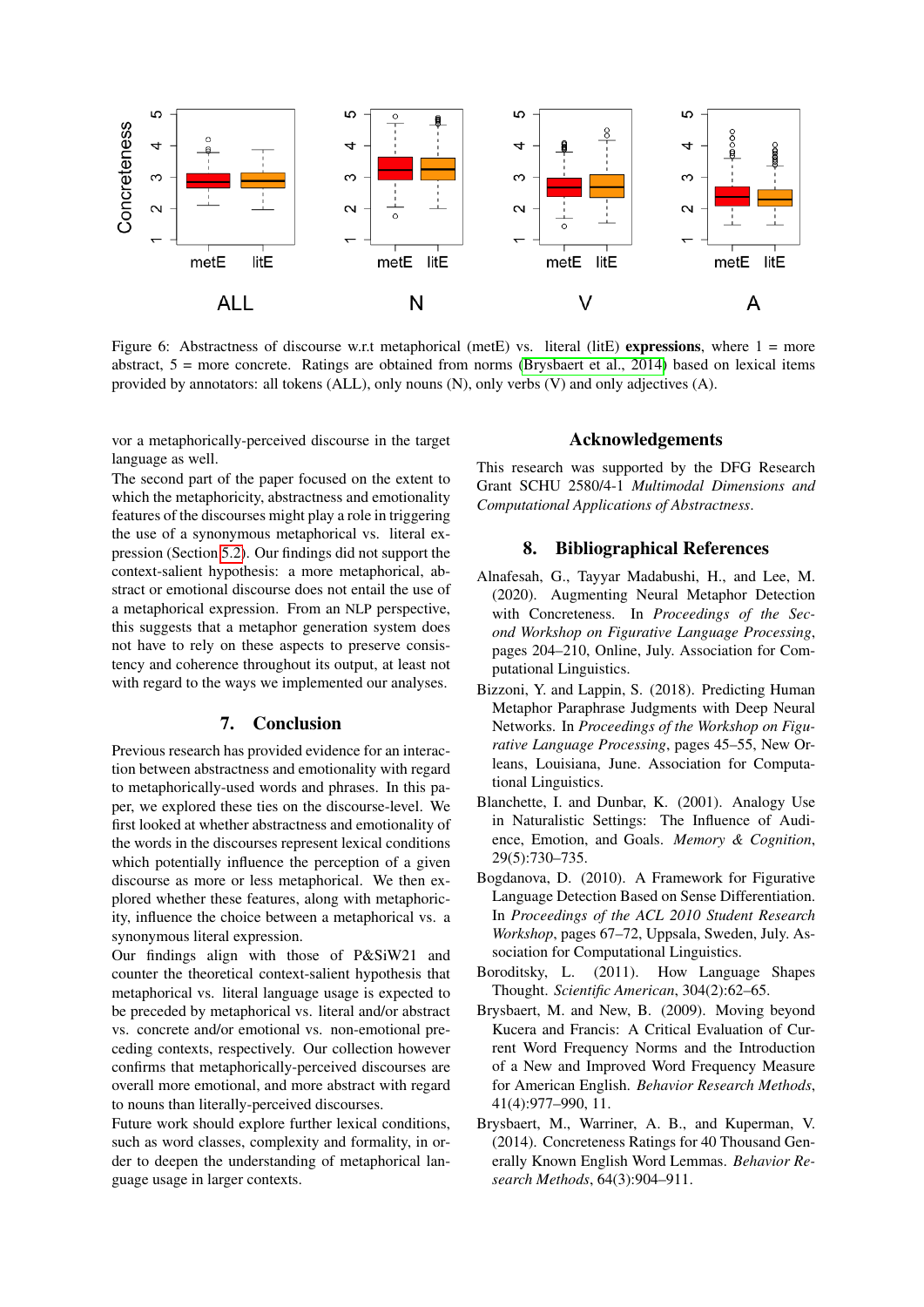- <span id="page-8-15"></span>Buechel, S. and Hahn, U. (2018a). Emotion Representation Mapping for Automatic Lexicon Construction (Mostly) Performs on Human Level. In *Proceedings of the 27th International Conference on Computational Linguistics*, pages 2892–2904, Santa Fe, New Mexico, USA, August. Association for Computational Linguistics.
- <span id="page-8-16"></span>Buechel, S. and Hahn, U. (2018b). Word Emotion Induction for Multiple Languages as a Deep Multi-Task Learning Problem. In *Proceedings of the 2018 Conference of the North American Chapter of the Association for Computational Linguistics: Human Language Technologies, Volume 1 (Long Papers)*, pages 1907–1918, New Orleans, Louisiana, June. Association for Computational Linguistics.
- <span id="page-8-13"></span>Buechel, S., Rücker, S., and Hahn, U. (2020). Learning and Evaluating Emotion Lexicons for 91 Languages. In *Proceedings of the 58th Annual Meeting of the Association for Computational Linguistics*, pages 1202–1217, Online, July. Association for Computational Linguistics.
- <span id="page-8-20"></span>Carpuat, M. and Diab, M. (2010). Task-based Evaluation of Multiword Expressions: a Pilot Study in Statistical Machine Translation. In *Human Language Technologies: The 2010 Annual Conference of the North American Chapter of the Association for Computational Linguistics*, pages 242–245, Los Angeles, California, June. Association for Computational Linguistics.
- <span id="page-8-21"></span>Cholakov, K. and Kordoni, V. (2014). Better Statistical Machine Translation through Linguistic Treatment of Phrasal Verbs. In *Proceedings of the 2014 Conference on Empirical Methods in Natural Language Processing*, pages 196–201, Doha, Qatar, October. Association for Computational Linguistics.
- <span id="page-8-9"></span>Citron, F. M. and Goldberg, A. E. (2014). Metaphorical Sentences Are More Emotionally Engaging Than Their Literal Counterparts. *Journal of cognitive neuroscience*, 26(11):2585–2595.
- <span id="page-8-18"></span>Connell, L. and Lynott, D. (2015). Embodied Semantic Effects in Visual Word Recognition. In Martin H. Fischer et al., editors, *Conceptual and Enteractive Embodiment: Foundations of Embodied Cognition*. Routledge.
- <span id="page-8-7"></span>Consortium, B. et al. (2007). British national corpus. *Oxford Text Archive Core Collection*.
- <span id="page-8-8"></span>Crawford, L. E. (2009). Conceptual Metaphors of Affect. *Emotion review*, 1(2):129–139.
- <span id="page-8-11"></span>Dankers, V., Rei, M., Lewis, M., and Shutova, E. (2019). Modelling the Interplay of Metaphor and Emotion through Multitask Learning. In *Proceedings of the 2019 Conference on Empirical Methods in Natural Language Processing and the 9th International Joint Conference on Natural Language Processing*, pages 2218–2229, Hong Kong, China, November. Association for Computational Linguistics.
- <span id="page-8-4"></span>Dankers, V., Malhotra, K., Kudva, G., Medentsiy, V.,

and Shutova, E. (2020). Being Neighbourly: Neural Metaphor Identification in Discourse. In *Proceedings of the Second Workshop on Figurative Language Processing*, pages 227–234, Online, July. Association for Computational Linguistics.

- <span id="page-8-12"></span>Davies, M. (2009). The 385+ million word Corpus of Contemporary American English (1990-2008+): Design, Architecture, and Linguistic Insights. *International Journal of Corpus Linguistics*, 14(2):159– 190, 06.
- <span id="page-8-3"></span>Ehren, R., Lichte, T., Kallmeyer, L., and Waszczuk, J. (2020). Supervised Disambiguation of German Verbal Idioms with a BiLSTM Architecture. In *Proceedings of the Second Workshop on Figurative Language Processing*, pages 211–220, Online, July. Association for Computational Linguistics.
- <span id="page-8-14"></span>Ekman, P. (1992). An Argument for Basic Emotions. *Cognition and Emotion*, 6(3-4):169–200.
- <span id="page-8-2"></span>Fazly, A., Cook, P., and Stevenson, S. (2009). Unsupervised Type and Token Identification of Idiomatic Expressions. *Computational Linguistics*, 35(1):61– 103.
- <span id="page-8-17"></span>Frassinelli, D. and Schulte im Walde, S. (2019). Distributional Interaction of Concreteness and Abstractness in Verb–Noun Subcategorisation. In *Proceedings of the 13th International Conference on Computational Semantics (Short Papers)*, pages 38–43, Gothenburg, Sweden, May. Association for Computational Linguistics.
- <span id="page-8-19"></span>Gandy, L., Allan, N., Atallah, M., Frieder, O., Howard, N., Kanareykin, S., Koppel, M., Last, M., Neuman, Y., and Argamon, S. (2013). Automatic Identification of Conceptual Metaphors With Limited Knowledge. *Proceedings of the AAAI Conference on Artificial Intelligence*, 27(1):328–334, Jun.
- <span id="page-8-10"></span>Gargett, A. and Barnden, J. (2015). Modeling the Interaction Between Sensory and Affective Meanings for Detecting Metaphor. In *Proceedings of the Third Workshop on Metaphor in NLP*, pages 21–30, Denver, Colorado, June. Association for Computational Linguistics.
- <span id="page-8-1"></span>Gedigian, M., Bryant, J., Narayanan, S., and Ciric, B. (2006). Catching Metaphors. In *Proceedings of the Third Workshop on Scalable Natural Language Understanding*, pages 41–48, New York City, New York, June. Association for Computational Linguistics.
- <span id="page-8-5"></span>Giora, R. (2003). *On our Mind: Salience, Context, and Figurative Language*. Oxford University Press, New York.
- <span id="page-8-0"></span>Glucksberg, S. (1989). Metaphors in Conversation: How Are They Understood? Why Are They Used? *Metaphor and Symbolic Activity*, 4(3):125–143.
- <span id="page-8-6"></span>Gong, H., Gupta, K., Jain, A., and Bhat, S. (2020). IlliniMet: Illinois System for Metaphor Detection with Contextual and Linguistic Information. In *Proceedings of the Second Workshop on Figurative Lan-*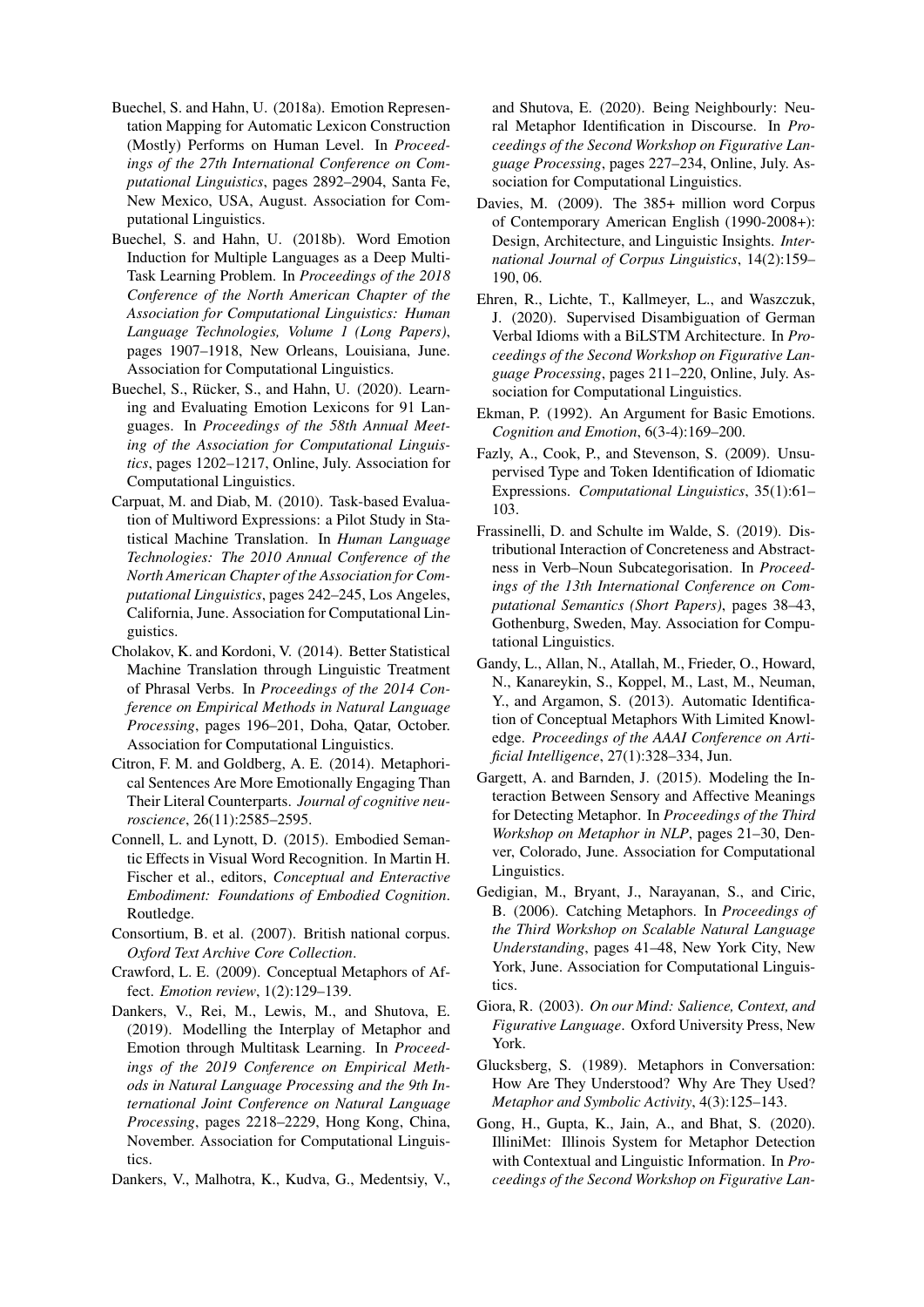*guage Processing*, pages 146–153, Online, July. Association for Computational Linguistics.

- <span id="page-9-9"></span>Hall Maudslay, R., Pimentel, T., Cotterell, R., and Teufel, S. (2020). Metaphor Detection using Context and Concreteness. In *Proceedings of the Second Workshop on Figurative Language Processing*, pages 221–226, Online, July. Association for Computational Linguistics.
- <span id="page-9-21"></span>Huet, S. and Langlais, P. (2013). Translation of Idiomatic Expressions Across Different Languages: A Study of the Effectiveness of TransSearch. In A. Neustein et al., editors, *Where Humans Meet Machines: Innovative Solutions to Knotty Natural Language Problems*, pages 185–209. New York: Springer.
- <span id="page-9-10"></span>Inhoff, A. W., Lima, S. D., and Carroll, P. J. (1984). Contextual Effects on Metaphor Comprehension in Reading. *Memory and Cognition*, 12(6):558–567.
- <span id="page-9-16"></span>Keuleers, E., Lacey, P., Rastle, K., and Brysbaert, M. (2011). The British Lexicon Project: Lexical Decision Data for 28,730 Monosyllabic and Disyllabic English words. *Behavior Research Methods*, 44(1):287–304.
- <span id="page-9-3"></span>Kirklin, D. (2007). Truth Telling, Autonomy and the Role of Metaphor. *Journal of Medical Ethics*, 33(1):11–14.
- <span id="page-9-17"></span>Köper, M. and Schulte im Walde, S. (2016a). Automatically Generated Affective Norms of Abstractness, Arousal, Imageability and Valence for 350 000 German Lemmas. In *Proceedings of the Tenth International Conference on Language Resources and Evaluation*, pages 2595–2598, Portorož, Slovenia, May. European Language Resources Association.
- <span id="page-9-6"></span>Köper, M. and Schulte im Walde, S. (2016b). Distinguishing Literal and Non-Literal Usage of German Particle Verbs. In *Proceedings of the Conference of the North American Chapter of the Association for Computational Linguistics: Human Language Technologies*, pages 353–362, San Diego, CA, USA. Association for Computational Linguistics.
- <span id="page-9-8"></span>Köper, M. and Schulte im Walde, S. (2018). Analogies in Complex Verb Meaning Shifts: the Effect of Affect in Semantic Similarity Models. In *Proceedings of the 2018 Conference of the North American Chapter of the Association for Computational Linguistics: Human Language Technologies, Volume 2 (Short Papers)*, pages 150–156, New Orleans, Louisiana, June. Association for Computational Linguistics.
- <span id="page-9-20"></span>Kousta, S.-T., Vigliocco, G., Vinson, D. P., Andrews, M., and Del Campo, E. (2011). The Representation of Abstract Words: Why Emotion Matters. *Journal of Experimental Psychology: General*, 140(1):14– 34.
- <span id="page-9-12"></span>Kövecses, Z. (2009). The Effect of Context on the Use of Metaphor in Discourse. *Iberica: Revista de ´ la Asociacion Europea de Lenguas para Fines Es- ´ pec´ıficos.*, 17(17):11–23.
- <span id="page-9-1"></span>Lakoff, G. and Johnson, M. (1980). *Metaphors We Live By*. University of Chicago Press, Chicago.
- <span id="page-9-19"></span>Lynott, D. and Connell, L. (2013). Modality Exclusivity Norms for 400 Nouns: The Relationship between Perceptual Experience and Surface Word Form. *Behavior Research Methods*, 45:516–526.
- <span id="page-9-11"></span>Martin, J. H. (2008). A Corpus-based Analysis of Context Effects on Metaphor Comprehension. In A. Stefanowitsch et al., editors, *Corpus-Based Approaches to Metaphor and Metonymy*, pages 214– 236. De Gruyter Mouton.
- <span id="page-9-7"></span>Mohammad, S., Shutova, E., and Turney, P. (2016). Metaphor as a Medium for Emotion: An Empirical Study. In *Proceedings of the Fifth Joint Conference on Lexical and Computational Semantics*, pages 23– 33, Berlin, Germany, August. Association for Computational Linguistics.
- <span id="page-9-13"></span>Mu, J., Yannakoudakis, H., and Shutova, E. (2019). Learning Outside the Box: Discourse-level Features Improve Metaphor Identification. In *Proceedings of the 2019 Conference of the North American Chapter of the Association for Computational Linguistics: Human Language Technologies, Volume 1 (Long and Short Papers)*, pages 596–601, Minneapolis, Minnesota, June. Association for Computational Linguistics.
- <span id="page-9-0"></span>Ortony, A. (1975). Why Metaphors Are Necessary and Not Just Nice. *Educational Theory*, 25(1):45–53.
- <span id="page-9-14"></span>Piccirilli, P. and Schulte im Walde, S. (2021). Synonymous Pairs of Metaphorical and Literal Expressions in Context: An Empirical Study and Dataset *to tackle* or *to address the question*. In *Proceedings of the Workshop DiscAnn*, Tübingen, Germany.
- <span id="page-9-2"></span>Schäffner, C. (2004). Metaphor and Translation: Some Implications of a Cognitive Approach. *Journal of Pragmatics*, 36(7):1253–1269.
- <span id="page-9-18"></span>Schulte im Walde, S. and Frassinelli, D. (2022). Distributional Measures of Abstraction. *Frontiers in Artificial Intelligence: Language and Computation 4:796756. Alessandro Lenci and Sebastian Pado (topic editors): "Perspectives for Natural Language Processing between AI, Linguistics and Cognitive Science"*.
- <span id="page-9-4"></span>Shutova, E. and Teufel, S. (2010). Metaphor corpus annotated for source - target domain mappings. In *Proceedings of the Seventh International Conference on Language Resources and Evaluation*, Valletta, Malta, May. European Language Resources Association.
- <span id="page-9-5"></span>Shutova, E., Teufel, S., and Korhonen, A. (2013). Statistical Metaphor Processing. *Computational Linguistics*, 39(2):301–353.
- <span id="page-9-15"></span>Shutova, E. (2010). Automatic Metaphor Interpretation as a Paraphrasing Task. In *Human Language Technologies: The 2010 Annual Conference of the North American Chapter of the Association for Computational Linguistics*, pages 1029–1037, Los Ange-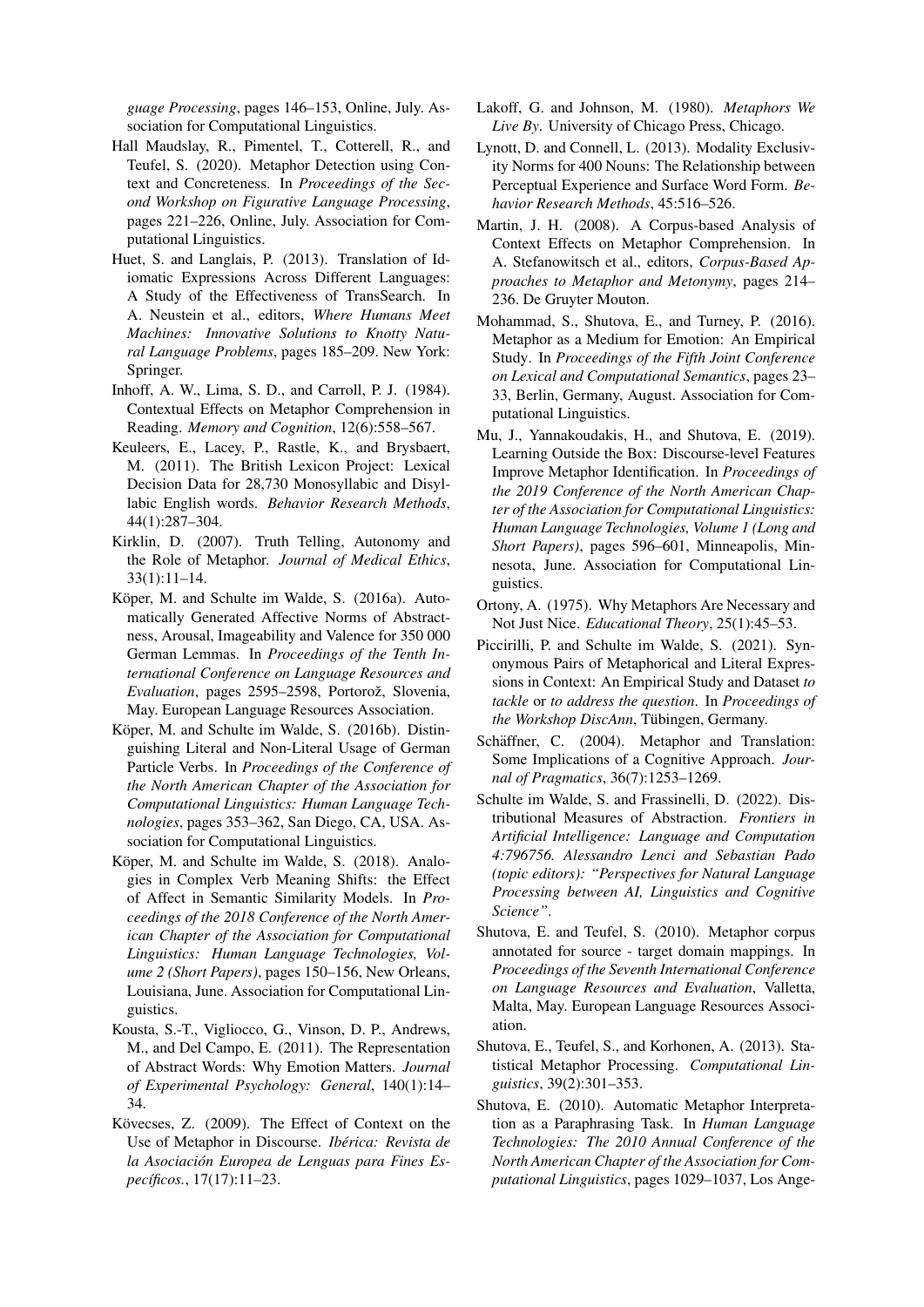les, California, June. Association for Computational Linguistics.

- <span id="page-10-6"></span>Sporleder, C. and Li, L. (2009). Unsupervised Recognition of Literal and Non-Literal Use of Idiomatic Expressions. In *Proceedings of the 12th Conference of the European Chapter of the ACL*, pages 754–762, Athens, Greece, March. Association for Computational Linguistics.
- <span id="page-10-5"></span>Steen, G. J., Dorst, A. G., Herrmann, J. B., Kaal, A. A., Krennmayr, T., and Pasma, T. (2010). *A Method for Linguistic Metaphor Identification. From MIP to MIPVU.* John Benjamins.
- <span id="page-10-1"></span>Stefanowitsch, A. (2008). Words and Their Metaphors: A Corpus-Based Approach. In A. Stefanowitsch et al., editors, *Corpus-Based Approaches to Metaphor and Metonymy*, pages 63–105. De Gruyter Mouton.
- <span id="page-10-2"></span>Thibodeau, P. H. and Boroditsky, L. (2011). Metaphors We Think With: The Role of Metaphor in Reasoning. *PLOS one*, 6(2).
- <span id="page-10-3"></span>Thibodeau, P. H., Hendricks, R. K., and Boroditsky, L. (2017). How Linguistic Metaphor Scaffolds Reasoning. *Trends in Cognitive Sciences*, 21(11).
- <span id="page-10-9"></span>Tong, X., Shutova, E., and Lewis, M. (2021). Recent Advances in Neural Metaphor Processing: A Linguistic, Cognitive and Social Perspective. In *Proceedings of the 2021 Conference of the North American Chapter of the Association for Computational Linguistics: Human Language Technologies*, pages 4673–4686, Online, June. Association for Computational Linguistics.
- <span id="page-10-12"></span>Troiano, E., Klinger, R., and Pado, S. (2020). Lost in ´ Back-Translation: Emotion Preservation in Neural Machine Translation. In *Proceedings of the 28th International Conference on Computational Linguistics*, pages 4340–4354, Barcelona, Spain (Online), December. International Committee on Computational Linguistics.
- <span id="page-10-8"></span>Tsvetkov, Y., Mukomel, E., and Gershman, A. (2013). Cross-Lingual Metaphor Detection Using Common Semantic Features. In *Proceedings of the First Workshop on Metaphor in NLP*, pages 45–51, Atlanta, Georgia, June. Association for Computational Linguistics.
- <span id="page-10-7"></span>Turney, P., Neuman, Y., Assaf, D., and Cohen, Y. (2011). Literal and Metaphorical Sense Identification through Concrete and Abstract Context. In *Proceedings of the 2011 Conference on Empirical Methods in Natural Language Processing*, pages 680– 690, Edinburgh, Scotland, UK., July. Association for Computational Linguistics.
- <span id="page-10-0"></span>van den Broek, R. (1981). The Limits of Translatability Exemplified by Metaphor Translation. *Poetics Today*, 1(4):73–87.
- <span id="page-10-4"></span>Van Stee, S. K. (2018). Meta-Analysis of the Persuasive Effects of Metaphorical vs. Literal Messages. *Communication Studies*, 69(5):545–566.
- <span id="page-10-11"></span>Volk, M. (1998). The Automatic Translation of Id-

ioms. Machine Translation vs. Translation Memory Systems. Technical report, University of Zürich.

<span id="page-10-10"></span>Warriner, A. B., Kuperman, V., and Brysbaert, M. (2013). Norms of Valence, Arousal, and Dominance for 13,915 English Lemmas. *Behavior Research Methods*, 45(4):1191–1207.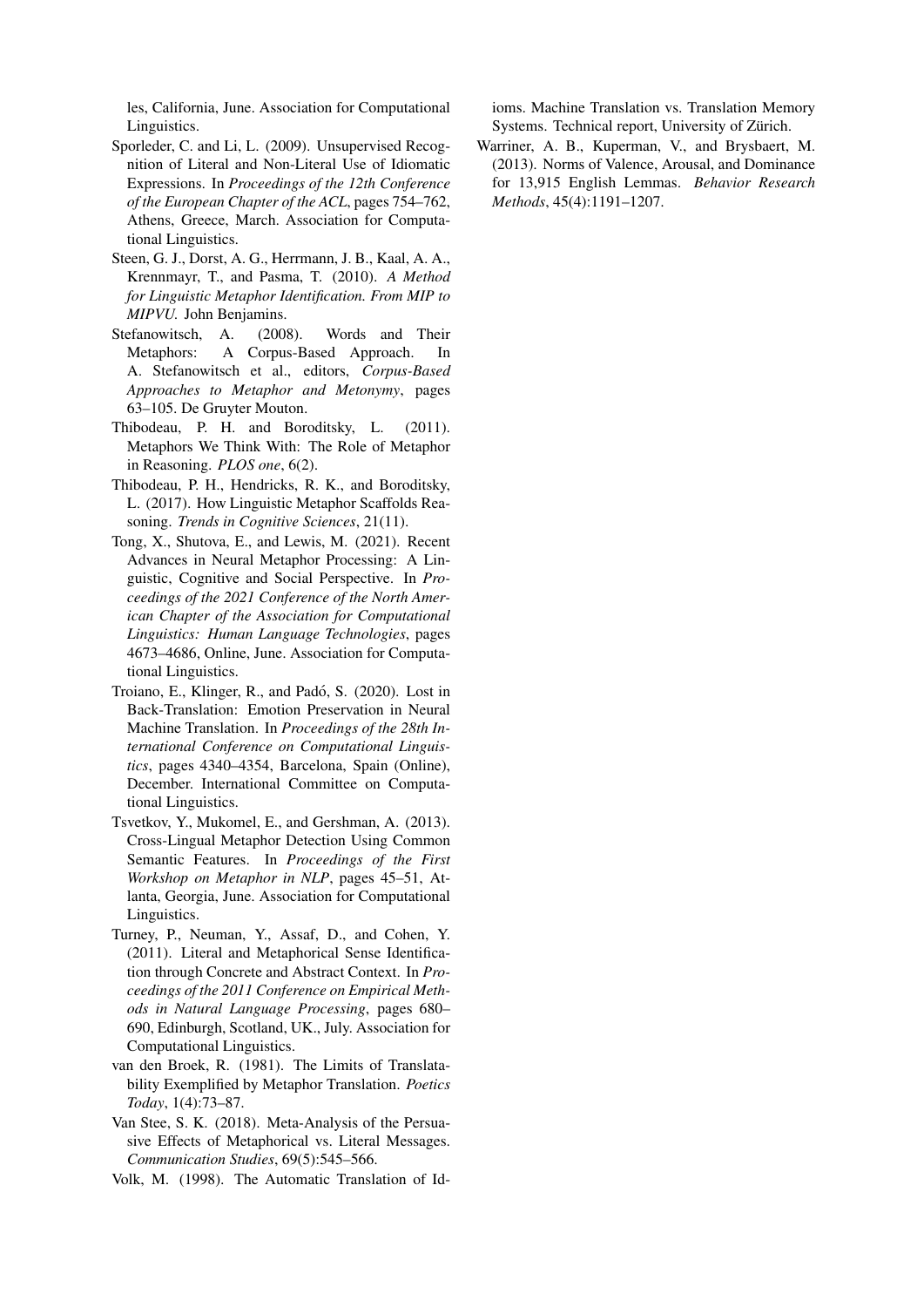# A. Crowdsourcing

#### <span id="page-11-0"></span>Metaphoricity/literalness of a text

In this task, we are collecting your judgement on the metaphoricity or literalness of the text.

## Before you start:

Native speakers of English only. Please complete all 20 HITs. Your answer will be approved only if you answer both questions fully.

#### Your task:

Read the whole text attentively. (Note: the data was collected as is (ukWac) from blog posts, comments, etc. It might contain spelling and/or grammatical mistakes: please ignore them.)

Question 1: Is the text more literal or more metaphorical?

Question 2: Which words are triggering this decision? Write down 5 unique words which triggered your choice.

#### Toxt.

*For her, writing is an effective tool to express your viewpoints... To write is already to choose, thus, writing should be done along with a critical mind and a caring soul. She hopes to become more professional, skilled and mature in her craft. Aside from writing Kay spends her time reading. Reading lets her travel to far-off imagined places and situations. She also learns a lot from [...]*

## Task 1: Is the overall text more literal or more metaphorical?

#### $\bigcirc$  Literal  $\bigcirc$  Metaphorical

## Task 2: Which words triggered your choice?

Pick 5 unique words (only 1 word per line. Fill out ALL lines for your answer to be approved.)

| word 1: ________________    |  |
|-----------------------------|--|
| word $2:$                   |  |
| word $3:$                   |  |
| word 4: ___________________ |  |
|                             |  |

# B. Examples

## B.1. Lexical Items

We provide a list of the 50 words which were most frequently chosen across discourses by the annotators regarding metaphorical vs. literal discourse perception. This gives an idea of the words that are clearly triggering a metaphorical vs. literal perception of a text.

| Metaphorical          |                | <b>Literal</b>       |     |
|-----------------------|----------------|----------------------|-----|
| god                   | 44             | government           | 149 |
| like                  | 30             | information          | 106 |
| life                  | 20             | research             | 89  |
| sin                   | 19             | evidence             | 83  |
| think                 | 14             | political            | 77  |
| power                 | 14             | work                 | 71  |
| stories               | 14             | results              | 68  |
| spiritual             | 13             | war                  | 64  |
| freedom               | 13             | study                | 61  |
| human                 | 13             | policy               | 58  |
| mind                  | 13             | data                 | 56  |
| spirit                | 12             | students             | 56  |
| feel                  | 11             | published            | 56  |
| time                  | 11             | people               | 54  |
| peace                 | 11             | development          | 53  |
| fight                 | 11             | agreement            | 52  |
| bible                 | 10             | business             | 49  |
| thinking              | 10             | system               | 45  |
| experience            | 10             | disease              | 45  |
| longing               | 10             | community            | 45  |
| sense                 | 10             | project              | 45  |
| hope                  | 9              | report               | 45  |
| heart(s)              | 9              | history              | 43  |
| myth                  | 9              | university           | 43  |
| jesus                 | 9              | decision             | 42  |
| fate                  | 9              | council              | 41  |
| ghost                 | 9              | education            | 41  |
| drunk                 | 9              | experience           | 41  |
|                       | 8              |                      | 39  |
| dragon<br>world       | 8              | response<br>support  | 38  |
| emotional             | 8              | analysis             | 38  |
| cultural              | 8              | example              | 37  |
| dare                  | 8              | said                 | 37  |
| imagination           | 8              |                      | 36  |
|                       | 8              | important<br>public  | 36  |
| memory<br>angels      | 8              | survey               | 36  |
| satan                 | 8              | working              | 35  |
| artistic              | 8              | review               | 35  |
| lord                  | 8              | have                 | 34  |
| beyond                | 8              | money                | 33  |
| value                 | 8              | economic             | 33  |
| drifting              | 8              | can                  | 32  |
| oblivion              | 8              | need                 | 32  |
| spell                 | 8              |                      | 32  |
|                       | 8              | assessment<br>school | 31  |
| perception            | 8              |                      | 31  |
| veneer<br>chips       | 8              | legal<br>industry    | 31  |
|                       | 7              | debate               | 31  |
| energy<br>empowerment | $\overline{7}$ | skills               | 30  |
| scriptures            | 7              | official             | 29  |
|                       |                |                      |     |

<span id="page-11-1"></span>Table 3: Most picked words by the annotators which triggered them to perceive a discourse as more metaphorical (left) or more literal (right), and the number of times those respective words were provided.